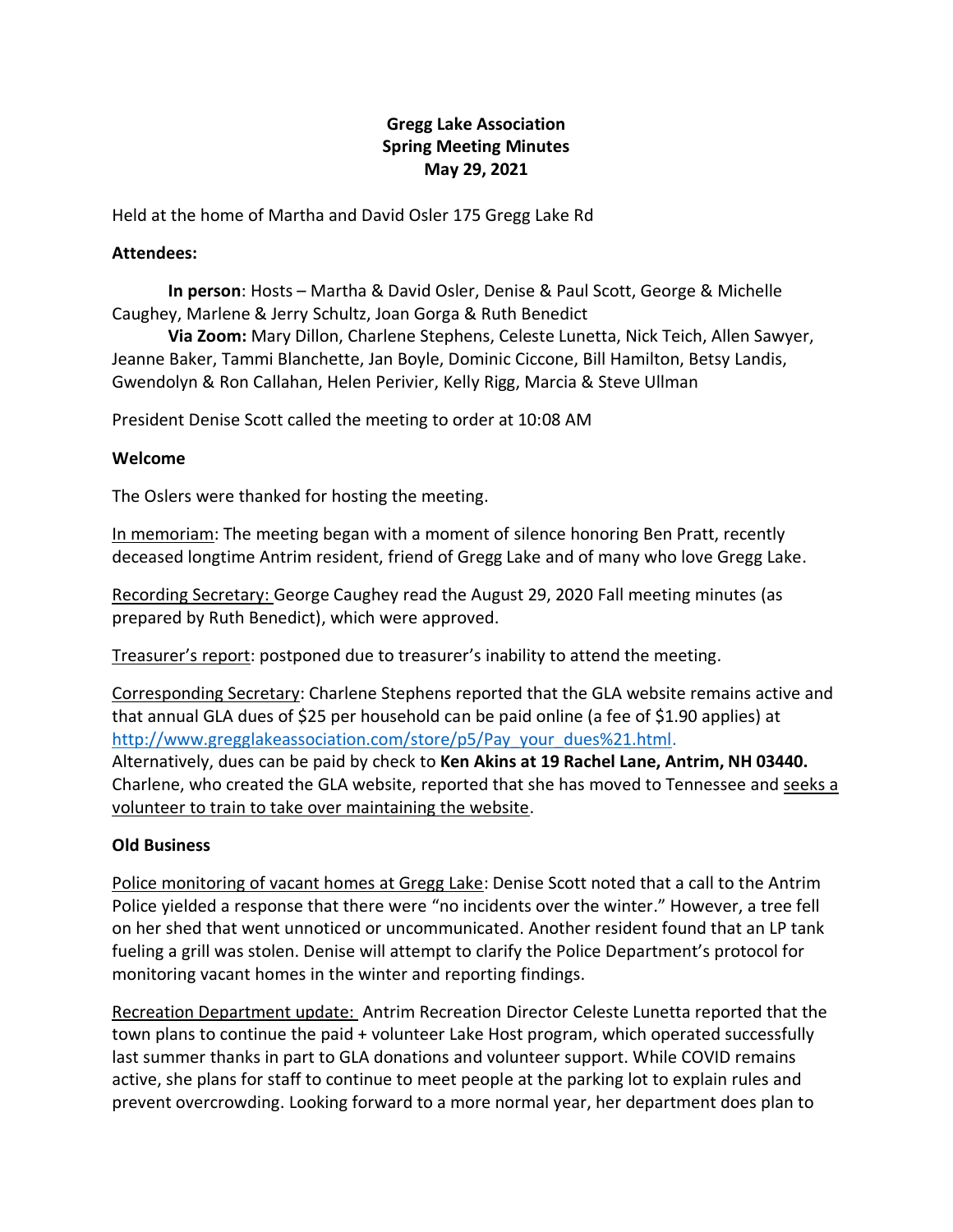install the swim float and swim lanes and to sponsor swim lessons. The beach house will remain closed and portable toilets substituted. Non-resident parking fees are raised from \$50 to \$75 for a seasonal permit. She awaits Select-board approval of a plan to reserve and charge Antrim residents for kayak storage spots at the beach (draft plan is to rent spots on daily, weekly, or seasonal basis). Celeste seeks additional volunteers and donations this season to sustain the volunteer + paid Lake Host program. To donate online use this **NH Lakes Association** link [\(https://nhlakes.z2systems.com/np/clients/nhlakes/survey.jsp?surveyId=15&amp\)](https://nhlakes.z2systems.com/np/clients/nhlakes/survey.jsp?surveyId=15&) and **designate the Gregg Lake "Lake Host Program"** as the beneficiary of your donation (you will see Antrim's Marcel Kallanian as the model Lake Host!).

Gregg Lake Watershed Management Plan update: Joan Gorga reports opposition on Planning and Select Boards to the recommended lowering of the lake level. Another workshop is planned in connection with the town's effort to update/rewrite zoning ordinances (e.g., setbacks for structures from lake edge, etc.), in part to resolve inconsistencies and points of confusion. This may weaken existing ordinances. Joan encouraged Gregg Lake seasonal and full-time residents to read existing ordinances and proposed revisions and to make comments, as changes may affect the current and future health of the lake. She developed a new sign to post at the boat launch area spelling out state laws/rules applicable to boating on Gregg Lake to reduce confusion about no-wake zones and limits on horsepower.

Infrastructure application: Joan Gorga and Celeste Lunetta reported that they assisted in recent submission of an "intent to apply" document for state/federal infrastructure funds to improve town beach rest rooms and ADA access, add playground features, plant shade trees, landscape eroded areas, install water bars, create rain gardens and perhaps stabilize boat launch ramp, all of which may improve the health of lake and continued recreational use of it.

Lake water-testing update: Joan Gorga reported that the Lake did "pretty well" last year. Frequent testing has established a more reliable baseline than in prior years. In general, the lake is holding steady on phosphorus, algae (chlorophyll-a), and transparency; however, the lake remains on the border between being oligotrophic ("good") and mesotrophic ("fair"). Parts of the lake were infested with filamentous algae and there was a late-fall bloom of cyanobacteria. She seeks help in continuing water sampling program, especially since loss of assistance from recently deceased Ben Pratt. Jerry Schultz offered to help with water testing.

#### **New Business**

--**Antrim Chief of Police News: Scott Lester resigned his position effective May 1st and** was replaced by Brian Lord, who has been a member of the department since 2008.

--Harbor Camp update: Nick Teich (representing Harbor Camps) reported that 3 camps will be restarted this summer for transgender and gender variant children, children with skeletal dysplasia/dwarfism, and children with craniofacial differences. He expects ~850 campers total over the summer, with strict COVID protocols in place. First campers arrive Jun 27 (with staff arriving earlier) and last campers leave ~Sep 7. He reports that thanks to fees, donations and grants, the camp is in good financial shape and expects to be at Gregg Lake for the long term.